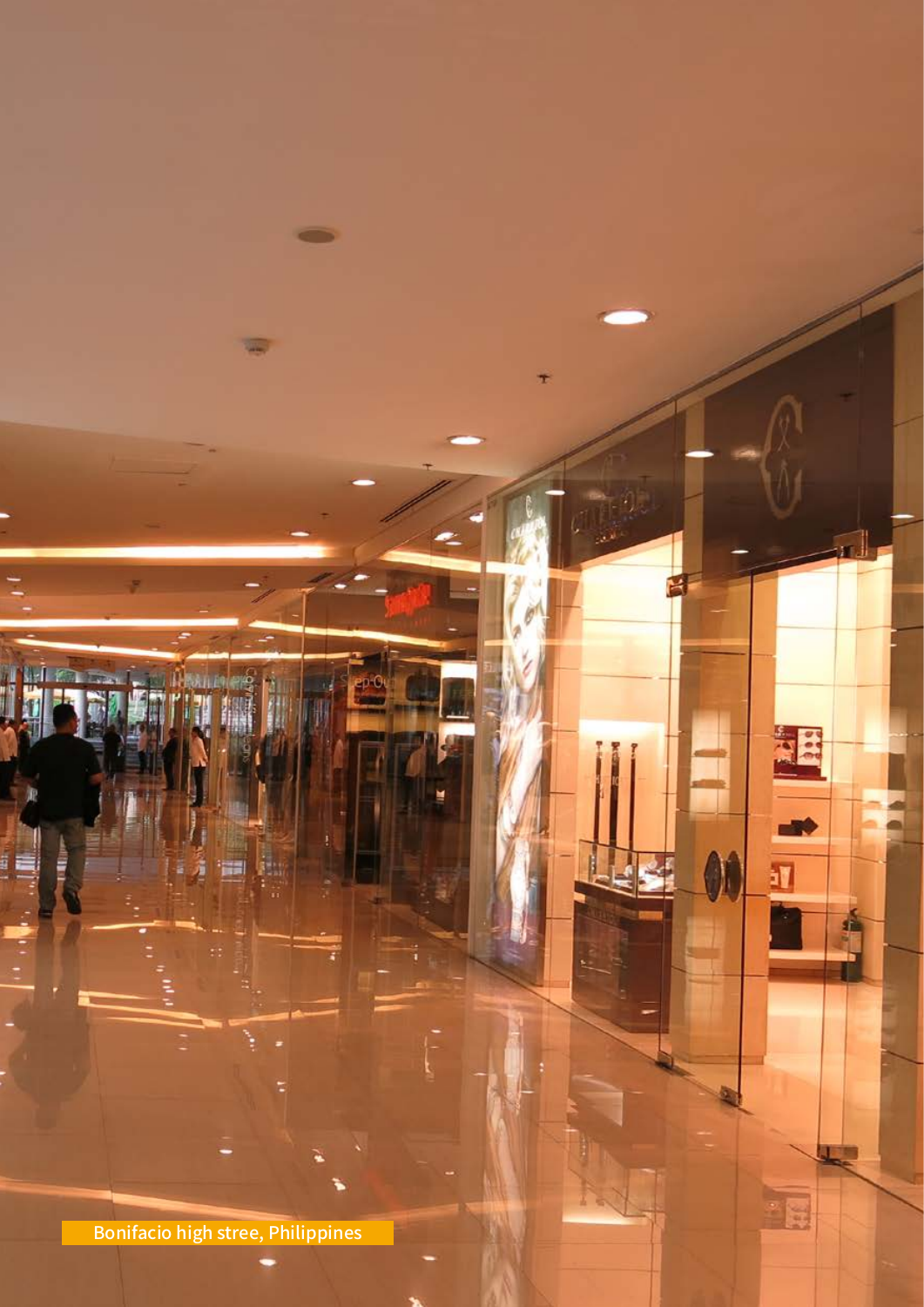## **[Ripple]**

is an excellent replacement of traditional CFL down light. Save up more than 70% of energy! Be Green, be LUMAN® !

- Wide range of selection in (LED options: PHILIPS / EPISTAR/LUMAN, and many more...) (Driver option: TRIDONIC / OSRAM O  $\setminus$  **PHILIPS**, and many more...) ◆ Wide range of sel<br>(LED options: **PH**<br>and many more...<br>(Driver option: **TF**<br> $\setminus$  **PHILIPS**, and<br> $\triangle$  Design for replace<br>light, no light sha<br> $\triangle$  Up to 100lm/W<br> $\triangle$  Quality materials<br>hours lifetime, 5<br>hours lifetime, 5
- ◆ Design for replacement of PLC / CFL down light, no light shadows.
- ◆ Up to 100lm/W
- Quality materials providing up to 50,000 hours lifetime, 5 year warranty









LIGHT FIXTURE

**JGHT FIXTURE** 

**Track Light** 

Shop Lighter

Down Ligh

Linear Light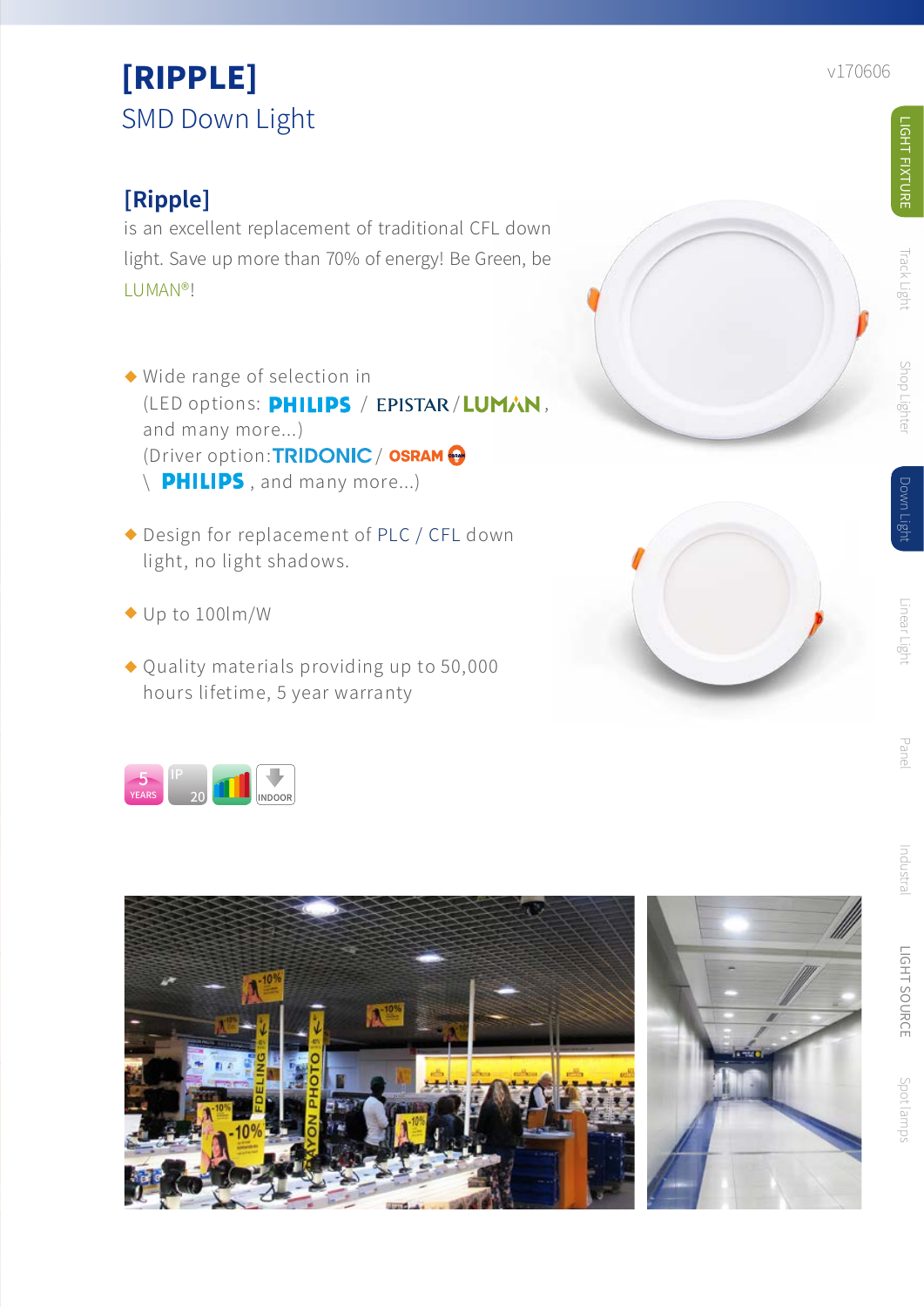

## Effective Heat Sink

Ensure long lifetime on LED (L70) and driver.

## Intelligent Clip

Provide a user friendly, easy and quick Installation



Diameter (**Dia.**)

## **Dimensional Drawing**

| Model | 5 inch | 6 inch | 8 inch |
|-------|--------|--------|--------|
| Dia.  | ⊘157   | ⊘195   | 0230   |
|       | -52.   | 53.    | 53     |
|       | ⊘145   | 0175   | 0015   |

\*Unit = mm

\*Cut Hole size can be +/- 5mm



### Environmental Properties

| Operating Temperature | $-10^{\circ}$ C ~ +40 $^{\circ}$ C |
|-----------------------|------------------------------------|
| Storage Temperature   | $-40^{\circ}$ C ~ +60°C.           |
| Life time             | 50,000 hours                       |

### Mechanical Properties

| Body        | Aluminum                      |
|-------------|-------------------------------|
| <b>Base</b> | Flex and Plug                 |
| Weight      | 350g (5")/520g (6")/724g (8") |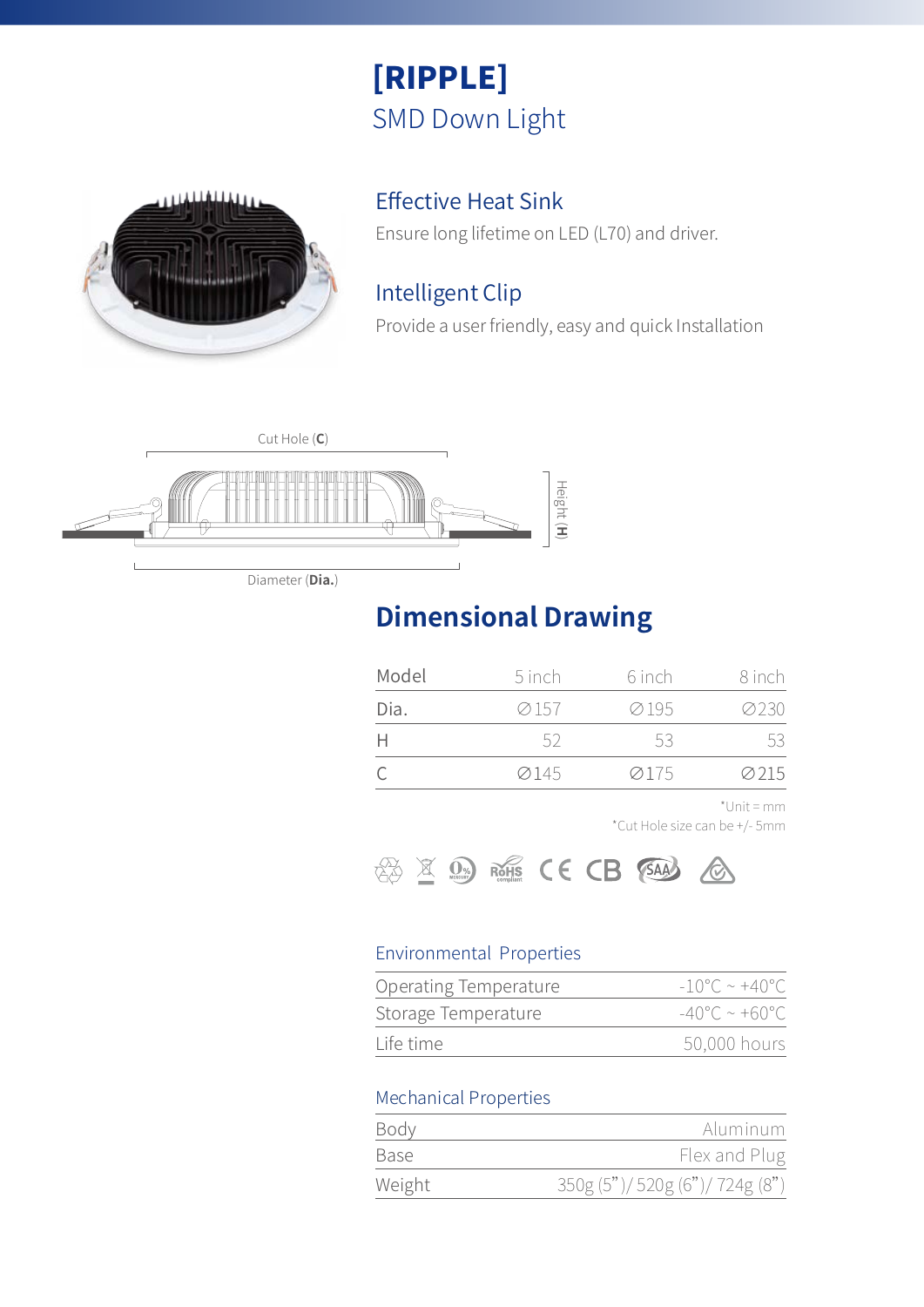## **Technical Operation Data**

|                       | LM-D5W15-TN0W9   | LM-D5D15-TN0W9   |
|-----------------------|------------------|------------------|
| <b>LUMINOUS FLUX</b>  | 1350lm           | 1500lm           |
| COLOR                 | Warm White       | Day White        |
| <b>CCT</b>            | 3000K            | 4000K            |
| <b>CRI</b>            | >83              | >83              |
| <b>RADIANCE ANGLE</b> | $90^\circ$       | $90^\circ$       |
| <b>CUTHOLE</b>        | Ø145             | Ø145             |
| <b>VOLTAGE(AC)</b>    | 220-240V 50/60Hz | 220-240V 50/60Hz |

### **● POWER:15W, 4000K**



#### LM-D5C15-TN0W9

| <b>LUMINOUS FLUX</b> | 1500lm           |  |
|----------------------|------------------|--|
| COLOR                | Cool white       |  |
| <b>CCT</b>           | 5500K            |  |
| CRI                  | >83              |  |
| RADIANCE ANGLE       | $90^\circ$       |  |
| <b>CUTHOLE</b>       | Ø145             |  |
| VOLTAGE(AC)          | 220-240V 50/60Hz |  |
|                      |                  |  |

LM-D6W15-TN0W9

LM-D6D15-TN0W9

| <b>LUMINOUS FLUX</b>  | 1350lm           | 1500lm           |
|-----------------------|------------------|------------------|
| COLOR                 | Warm White       | Day White        |
| <b>CCT</b>            | 3000K            | 4000K            |
| <b>CRI</b>            | >83              | >83              |
| <b>RADIANCE ANGLE</b> | $90^\circ$       | $90^\circ$       |
| <b>CUTHOLE</b>        | 0175             | 0175             |
| <b>VOLTAGE(AC)</b>    | 220-240V 50/60Hz | 220-240V 50/60Hz |

#### LM-D6C15-TN0W9

| <b>LUMINOUS FLUX</b>  | 1500lm           |  |
|-----------------------|------------------|--|
| COLOR                 | Cool white       |  |
| <b>CCT</b>            | 5500K            |  |
| <b>CRI</b>            | >83              |  |
| <b>RADIANCE ANGLE</b> | $90^\circ$       |  |
| <b>CUTHOLE</b>        | 0175             |  |
| <b>VOLTAGE(AC)</b>    | 220-240V 50/60Hz |  |

### **● POWER:15W, 4000K**



**Track Light** 

Industral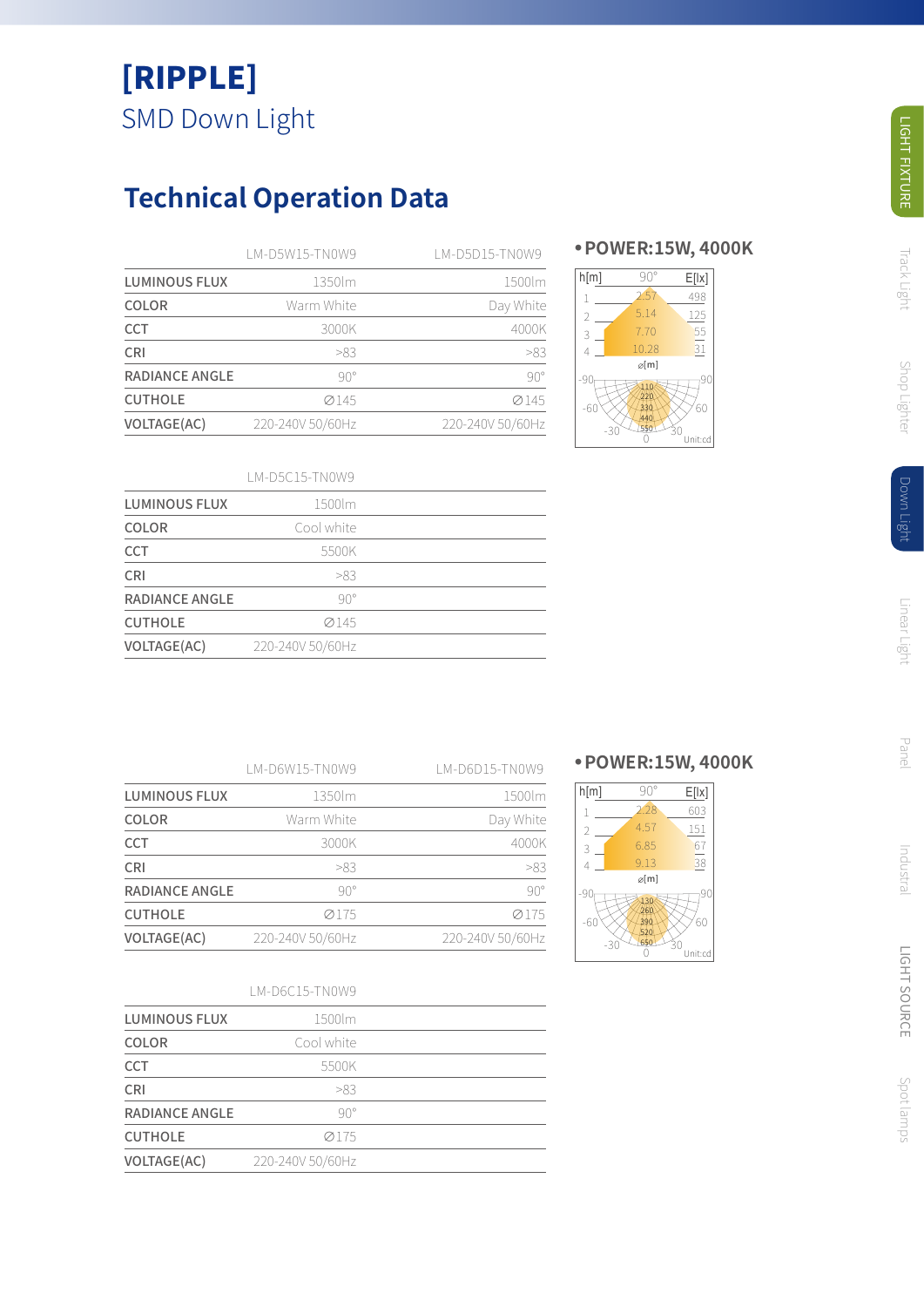## **● POWER:20W, 4000K**



|                      | LM-D6W20-TN0W9   | I M-D6D20-TN0W9  |
|----------------------|------------------|------------------|
| <b>LUMINOUS FLUX</b> | 1800lm           | 2000lm           |
| COLOR                | Warm White       | Day White        |
| <b>CCT</b>           | 3000K            | 4000K            |
| <b>CRI</b>           | >83              | >83              |
| RADIANCE ANGLE       | $90^\circ$       | $90^\circ$       |
| <b>CUTHOLE</b>       | 0175             | 0175             |
| <b>VOLTAGE(AC)</b>   | 220-240V 50/60Hz | 220-240V 50/60Hz |

#### LM-D6C20-TN0W9

| <b>LUMINOUS FLUX</b> | 2000lm           |  |
|----------------------|------------------|--|
| COLOR                | Cool white       |  |
| <b>CCT</b>           | 5500K            |  |
| <b>CRI</b>           | >83              |  |
| RADIANCE ANGLE       | $90^\circ$       |  |
| <b>CUTHOLE</b>       | 0175             |  |
| <b>VOLTAGE(AC)</b>   | 220-240V 50/60Hz |  |

### **● POWER:23W, 4000K**

| h[m]           | 90°          | E[ x]         |
|----------------|--------------|---------------|
| 1              | 2.42         | 918           |
| $\overline{2}$ | 4.83         | 230           |
| 3              | 7.25         | 102           |
| $\overline{A}$ | 9.66         | 57            |
|                | $\infty$ [m] |               |
| -9<br>-60      |              | 90<br>60      |
|                | -30          | RΟ<br>Unit:cd |

|                       | LM-D8W23-TN0W9   | LM-D8D23-TN0W9   |
|-----------------------|------------------|------------------|
| <b>LUMINOUS FLUX</b>  | 2100lm           | 2300lm           |
| <b>COLOR</b>          | Warm White       | Day White        |
| <b>CCT</b>            | 3000K            | 4000K            |
| <b>CRI</b>            | >83              | >83              |
| <b>RADIANCE ANGLE</b> | $90^\circ$       | $90^\circ$       |
| <b>CUTHOLE</b>        | 0215             | 0215             |
| <b>VOLTAGE(AC)</b>    | 220-240V 50/60Hz | 220-240V 50/60Hz |

#### LM-D8C23-TN0W9

| <b>LUMINOUS FLUX</b> | 2300lm           |  |
|----------------------|------------------|--|
| COLOR                | Cool white       |  |
| <b>CCT</b>           | 5500K            |  |
| CRI                  | >83              |  |
| RADIANCE ANGLE       | $90^\circ$       |  |
| <b>CUTHOLE</b>       | 00215            |  |
| VOLTAGE(AC)          | 220-240V 50/60Hz |  |